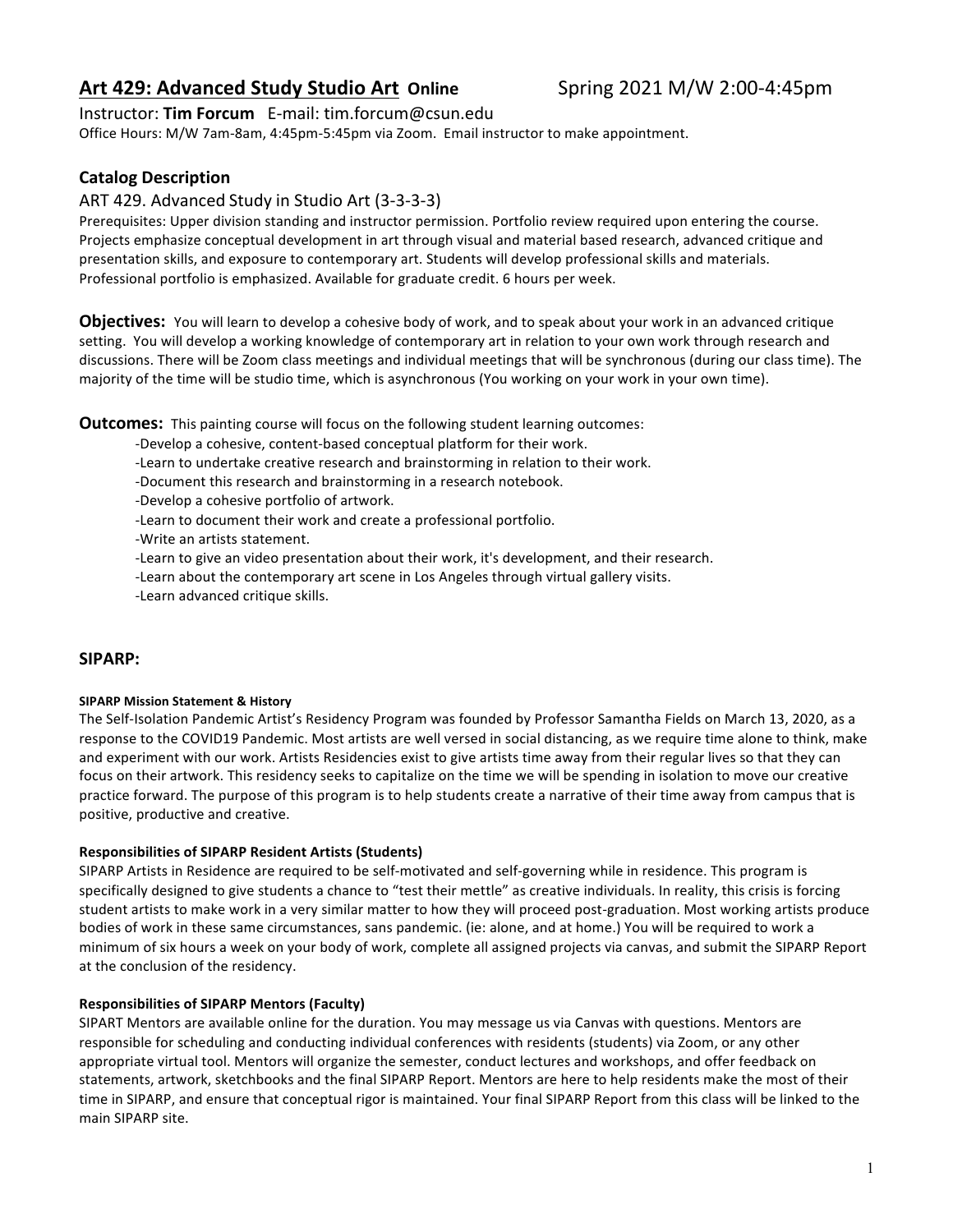# **Assignments**

## **Group Critiques/Projects (300 Points).** 100 points for each Critique.

At the beginning of the semester each student will submit a Semester Proposal for their semester project. New students can experiment for the first critique then submit their proposal before the 2<sup>nd</sup> Individual Meeting. Returning students or students that know what they want to do, will submit their proposal before the  $1<sup>st</sup>$  Individual Meeting.

The Semester Proposal should outline a project of roughly 6 pieces, but obviously this depends on what your project is. You need to determine the time and effort that goes into your project and what is worthy for a semester worth of work. Two very large paintings, could be equal to 20 small works on paper, or 12 photographs, etc. Your proposal will depend on the type of work you do. The student and the professor will come to an agreement for the project in Individual Meetings, so make your proposal very clear. After the meeting the proposal can change, be altered, be revised, etc.

**Critique #1:** New Students can experiment if they are still trying to come up with a project proposal. For this first Group Critique they should present 5 small finished pieces that show a range of what the student is interested in, all 5 pieces can be quite different. We will then help decide a direction. Returning students or students that know what they want to do, can begin there project right away.

**Critique #2:** All students will present new work that is developing their theme and is line with their proposal.

**Critique #3:** This is the final critique. Show your finished work that fulfills your project proposal.

## **Individual Meetings (150 Points)** Each Individual Meeting is worth 50 Points.

Individual Meetings are required, there will be 3 individual Zoom Meetings per student. Sign-ups for these meetings will be in the Canvas Calendar

You can also sign up for my office hours via email if needed.

- $1<sup>st</sup>$  Meeting: Introduction. Please be prepared to show past work if new to the class. Go over your Project Proposal.
- 2<sup>nd</sup> Meeting: We will discuss your current work, how it is progressing toward your Project Proposal, along with 2 new artists that you have researched.
- $3^{rd}$  Meeting: We will discuss your current work wrapping up of your Semester Project and your Artist's statement.

# **Research Notebook (100 Points)**

Over the course of the semester, you should document your daily studio practice, inspirations, influential artists, and thoughts about your ongoing project through a Research Notebook, which can be an actual notebook/sketchbook or digital documentation. 

10 Artists: You will research 10 Contemporary Artists. Consider diversity in the artist that you choose. You will include images of the Artist's work, and notes on items such as the artist's statement, press releases, reviews, essays, etc. You will also write a **short synopsis**, in your own words, about each of the artist's work and why you chose them as one of your 10. Submitted as a PDF.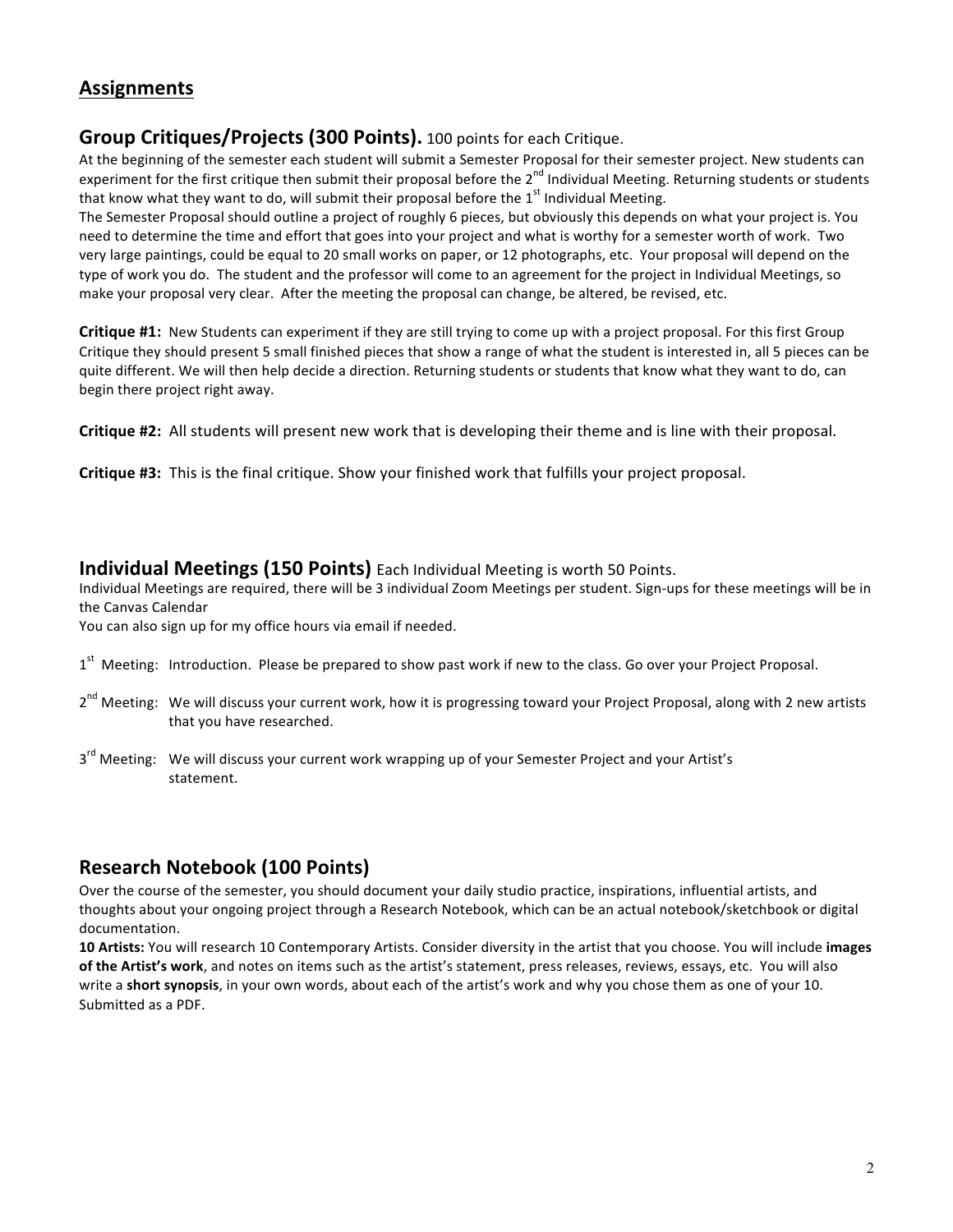# **Website (100 Points)**

We will cover some simple tools to help you to design and put together your site if you don't have one already. You may use any program or template website to build your site.

On your website you should include Images of your work with (Title, Size, Media, and Year) along with a completed Contact page.

If you choose you can also include an Artist Statement and/or a short Bio (a biography written in the 1<sup>st</sup> person) You will be submitting an URL to your website on the last day of class. Website can be a work in progress when submitted.

# **SIPARP REPORT (250 Points)**

This report will contain the work that you have done and will be added to the SIPARP Website. Due at the end of the Semester. The Report will include:

Cover page

Your Bio (a short biography written in the first person) Images of your work done for this class with information. (Title, Size, Media, and Year) Your concluding artist statement for this semester. Studio Shot. Image of you working in your studio. Time Sheet

## **Grading**

All assignments are graded on a 100% scale and averaged at the end of the semester. Final grades are on a  $+/-$  system.

| Group Critiques/Project    | 3@100 pts | 300 pts. |
|----------------------------|-----------|----------|
| <b>Individual Meetings</b> | 3@50 pts  | 150 pts. |
| <b>SIPARP Report</b>       |           | 250 pts. |
| Research Notebook          |           | 100 pts. |
| Website                    |           | 100 pts. |
| About You                  |           | 50 pts.  |
| Project Proposal           |           | 50 pts.  |
|                            |           |          |

### **Total: 900 points**

### **Attendance**

The course is being taught as a combination of synchronous and asynchronous. It is mostly asynchronous, all studio time will be conducted on your own, but lectures, workshops, and critiques will be conducted virtually via zoom and your attendance is required. Please make all efforts to attend, as live discussions cannot be made up.